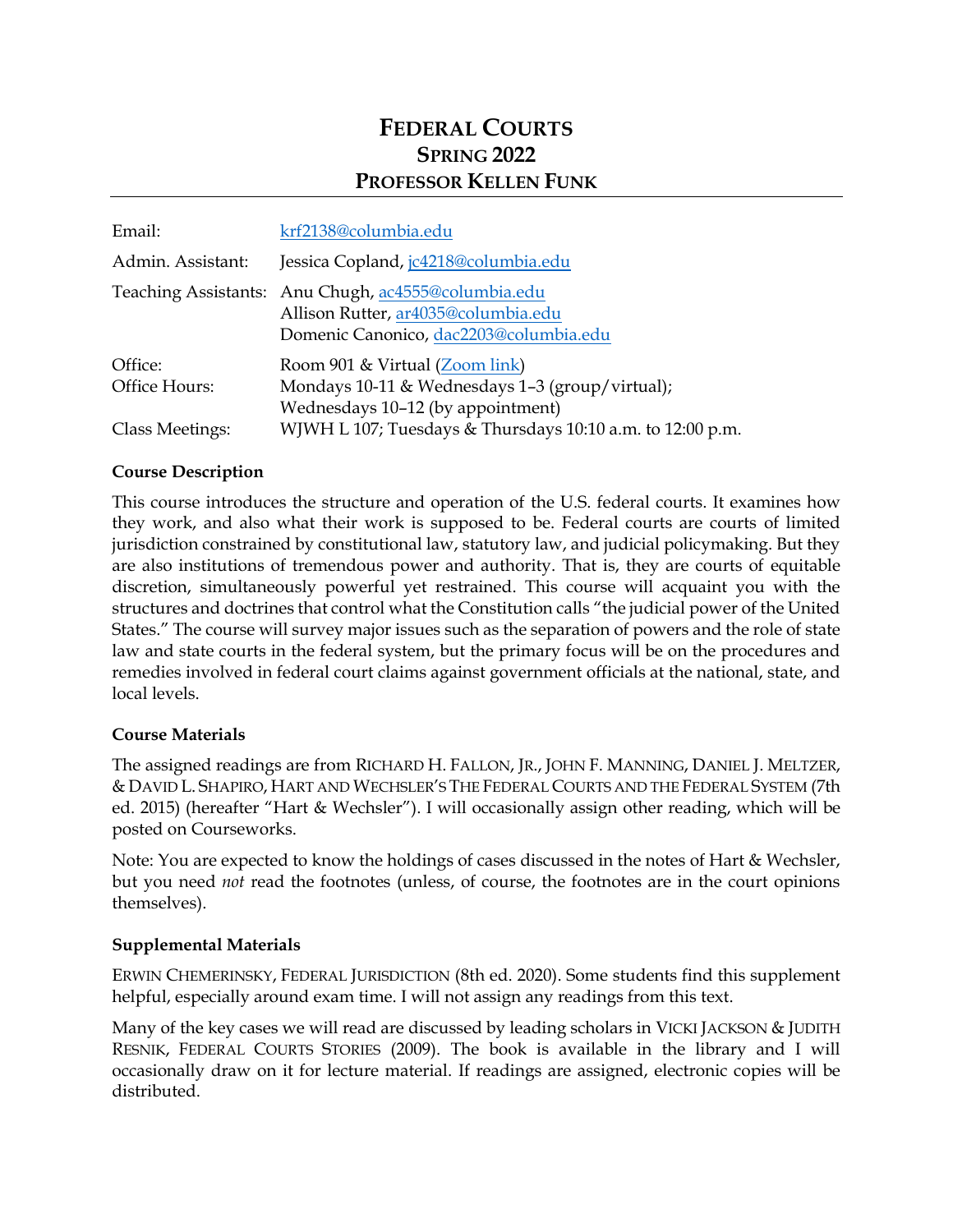### **Course Requirements & Policies**

The final exam will be a four-hour scheduled exam. It consists of ten short answer and two essay questions, all open book and open notes.

I will call on students at random during all class discussions. If, on a particular day, you cannot prepare for the discussion, please inform the teaching assistants by 8 a.m. the day of class to remove yourself from the on-call list. You do not need to explain or excuse yourself, and there is no set limit for passing. But this is a privilege that should not be abused. If you must be absent from class entirely, please notify the teaching assistants as soon as you can.

A consistent lack of preparation may harm your final grade. So long as you are prepared, class participation will not otherwise affect your grade. The purpose of these policies is to help me gauge your understanding and the effectiveness of my instruction. You should feel free to speak up to express confusion, seek clarification, and give "wrong" answers. Like many graduateschool classes, the success of this course depends heavily on your own preparation of and engagement with the materials, including puzzlement over the thornier problems you find.

A consistent lack of preparation may harm your final grade. So long as you have prepared, class participation will not otherwise affect your grade. The purpose of these policies is to help me gauge your understanding and the effectiveness of my instruction. You should feel free to speak up to express confusion, seek clarification, and give "wrong" answers. Like many graduateschool classes, the success of this course depends heavily on your own preparation of and engagement with the materials, including puzzlement over the thornier problems you find.

The syllabus will be given out in installments. Rather than listing reading assignments by day, they are simply numbered. You should always prepare the next assignment for class, even if the previous class ended in the middle of an assignment.

Throughout the semester, the teaching assistants will distribute problem sets and host separate sessions to review approaches and answers to the problems.

Laptop computers are permitted only for note-taking and recall when class meets in-person. Seating will be by assignment.

## **Course Outline**

- I. Congress' Control of the Federal Courts
	- A. Jurisdiction (Stripping & Stuffing)
	- B. The Administrative Edifice
	- C. Non-Article III Courts
- II. Justiciability
	- A. Political Questions
	- B. Ripeness & Mootness
	- C. Advisory Opinions
	- D. Standing
- III. Federal Court Jurisdiction
	- A. Federal Question Jurisdiction
	- B. Diversity Jurisdiction
	- C. Removal Jurisdiction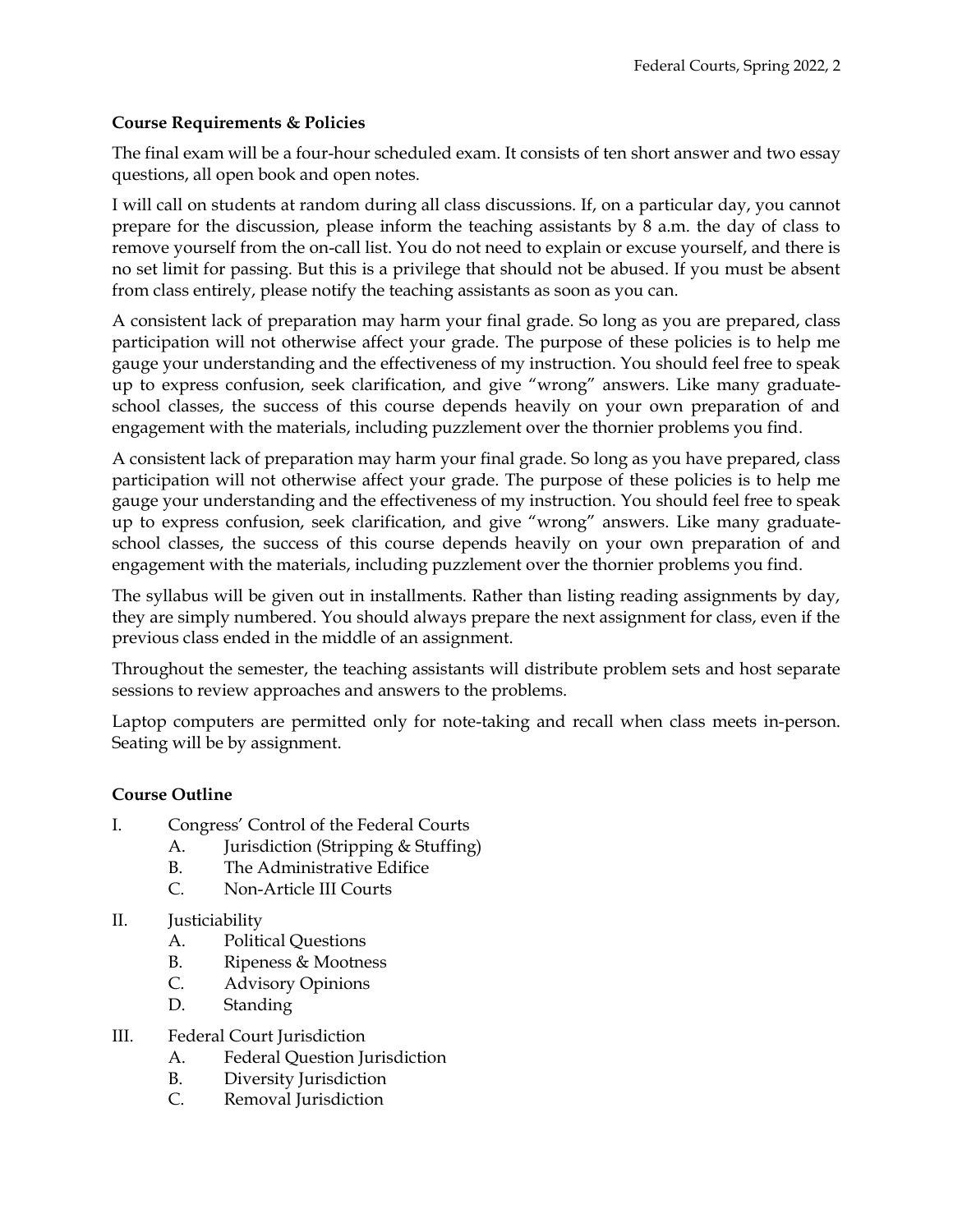- D. Appellate & Interlocutory Jurisdiction
- IV. Federal Remedies
	- A. Implied Actions
	- B. Section 1983
	- C. Universal Remedies
	- D. Declaratory Judgments
	- E. Habeas Corpus
- V. State Officers and State Courts in the Federal System
	- A. Sovereign Immunity
	- B. Official Immunity
	- C. Abstention
	- D. Federal Law in State Courts
	- E. Independent & Adequate State Grounds

## **Part I: Congressional Control**

### **Background Reading**

Hart & Wechsler 1–20 (Introductory Note on Article III)

At some point before the start of the course you should acquaint yourself with the historical material opening the casebook. The main takeaway is that the drafting of Article III was relatively uncontroversial—except for the (fairly significant!) detail of whether any federal courts besides the Supreme Court should exist.

### **Assignment 1** (prepare for January 18, 2022)

Akhil Amar, *Law Story*, 102 HARV. L. REV. 688 (1989) (on Courseworks) Robert Cover, *Violence and the Word*, 95 YALE L.J. 1601 (1986) (on Courseworks) Hart & Wechsler ci–cii (U.S. CONST. art. III.)

Federal Courts is the rare course in which the canonical text is not a statute, restatement, or code but rather the casebook itself. Professor Amar's review will help orient us. The late Professor Cover may help disorient us. Either way, you should read and re-read Article III carefully.

- Amar disagrees sharply with Hart and Wechsler's views that state courts are just as competent to apply federal law. With whom are you initially inclined to agree, and why?
- Amar notes that Hart and Wechsler (and the rest of the Legal Process School) were unprepared for *Brown v. Board of Education*, which ultimately enjoined local municipalities from operating segregated schools. How does Amar's version of Legal Process square with *Brown*?
- Cover gives us a number of reasons to doubt the coherence of the Legal Process approach. What are they? Do you find them compelling, or overblown?
- What, as a student on the first day of class, do you think federal courts are good for?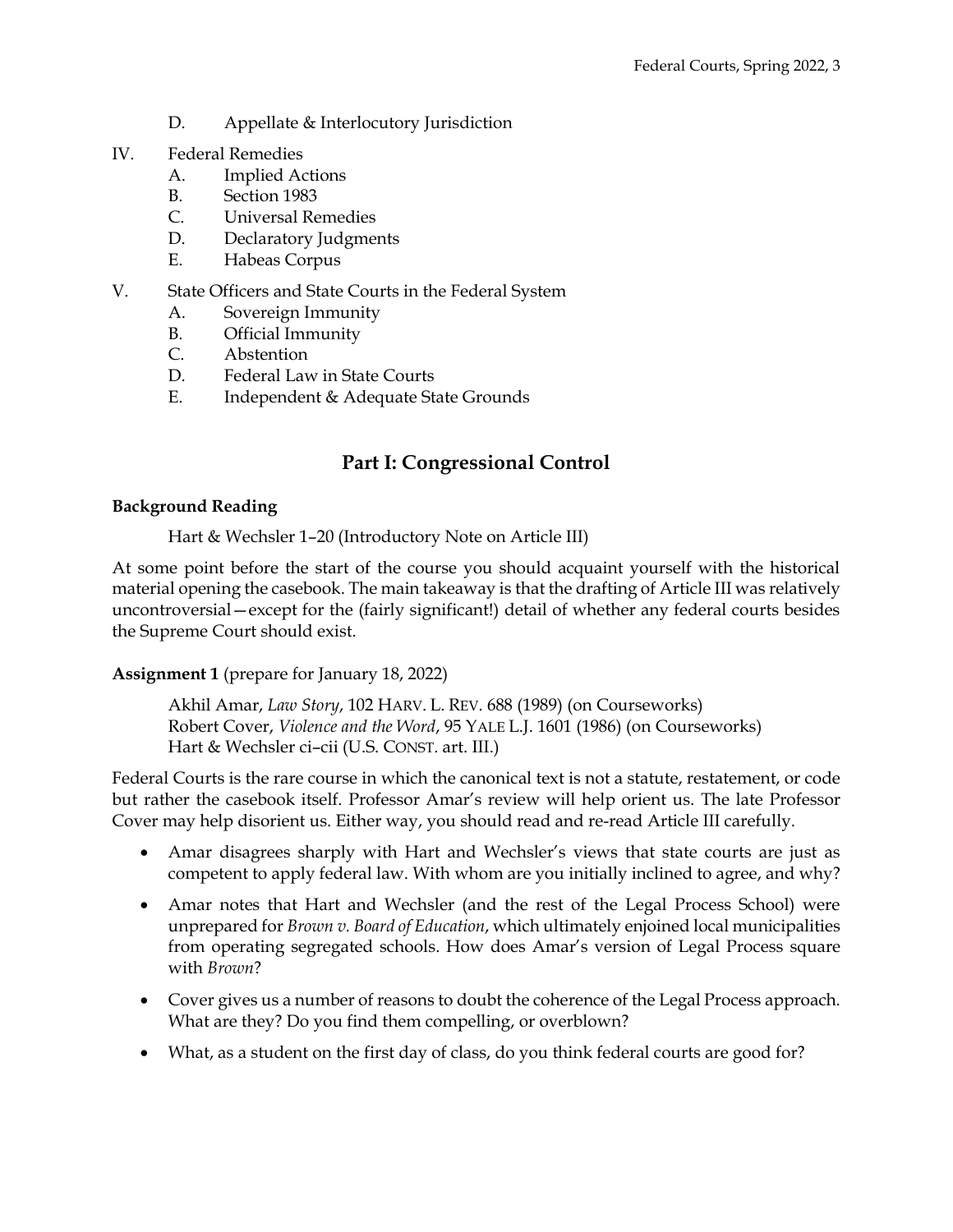*A. Jurisdiction (Stripping & Stuffing)*

## **Assignment 2**

Hart & Wechsler 59–72, 267–72 (*Marbury* and Notes) Hart & Wechsler 272–75 (*Louisiana*, *Wyandotte*, and Notes) Hart & Wechsler 275–79 (Jurisdiction Based on State Party Status) *skim\** Hart & Wechsler 286–92 (Notes on Original Writs)

We start with *Marbury* not because it famously made judicial review part of "the judicial power," but because of the restraints it imposed on the federal courts, on the Executive, and incidentally on Congress. We will then survey the rest of the terrain on the Supreme Court's original jurisdiction, which Congress apparently cannot take away or add to, but the Court can decline to exercise.

- What is mandamus? What are its rules? Can you see why mandamus must be sought from James Madison personally (as opposed to suing the office of the Secretary of State, or President Jefferson, or some underling paper pusher)?
- It may help to look at the original statutes conferring jurisdiction in Sections 13  $\&$  14 of [the Judiciary Act of 1789.](https://govtrackus.s3.amazonaws.com/legislink/pdf/stat/1/STATUTE-1-Pg73.pdf) Could Marbury have brought his case clearly within the Court's jurisdiction any way other than seeking an original writ of mandamus?
- Is Chief Justice Marshall's reading of Section 13 persuasive? Does Article III really forbid expanding the Court's original jurisdiction, for all time? Could the Court have declined jurisdiction without striking down Section 13?
- Does Justice White's dissent in *Louisiana v. Mississippi* convince you? Should we care if the Court declines to hear the relatively few cases that would ever fall into its exclusive original jurisdiction? (Note that the Court [so declined](https://www.supremecourt.gov/docket/docketfiles/html/public/22O155.html) one of the legal challenges to the 2020 election results.)
- According to the Court, when are habeas and mandamus petitions "appellate in nature" and therefore fileable on the Court's original docket? Does this rule make sense?

## **Assignment 3**

## Hart & Wechsler 295–322 (Notes, *Sheldon*, *McCardle*, and Notes)

From Congress' attempt to expand the Supreme Court's jurisdiction (at least as Marshall saw it), we turn to Congress' efforts to "strip" the federal courts of jurisdiction. For almost the first hundred years of the Constitution, Congress did not even vest original federal question jurisdiction in the inferior federal courts. *Sheldon* takes up a broad swath of diversity jurisdiction that was likewise withheld from the lower courts. *McCardle* raises questions about what happens when Congress withdraws the powers it had once granted.

• What is the strongest textual basis in Article III for Congress' power to strip jurisdiction a) from the Supreme Court, b) from all federal courts, c) related to specific kinds of actions or subjects (say, labor injunctions, or reproductive rights cases)?

<sup>\*</sup> When directed to skim Hart & Wechsler, you will not be responsible for knowing the doctrine or the holdings of the cases discussed. The aim is just to appreciate the confounding complexity of an area of doctrine.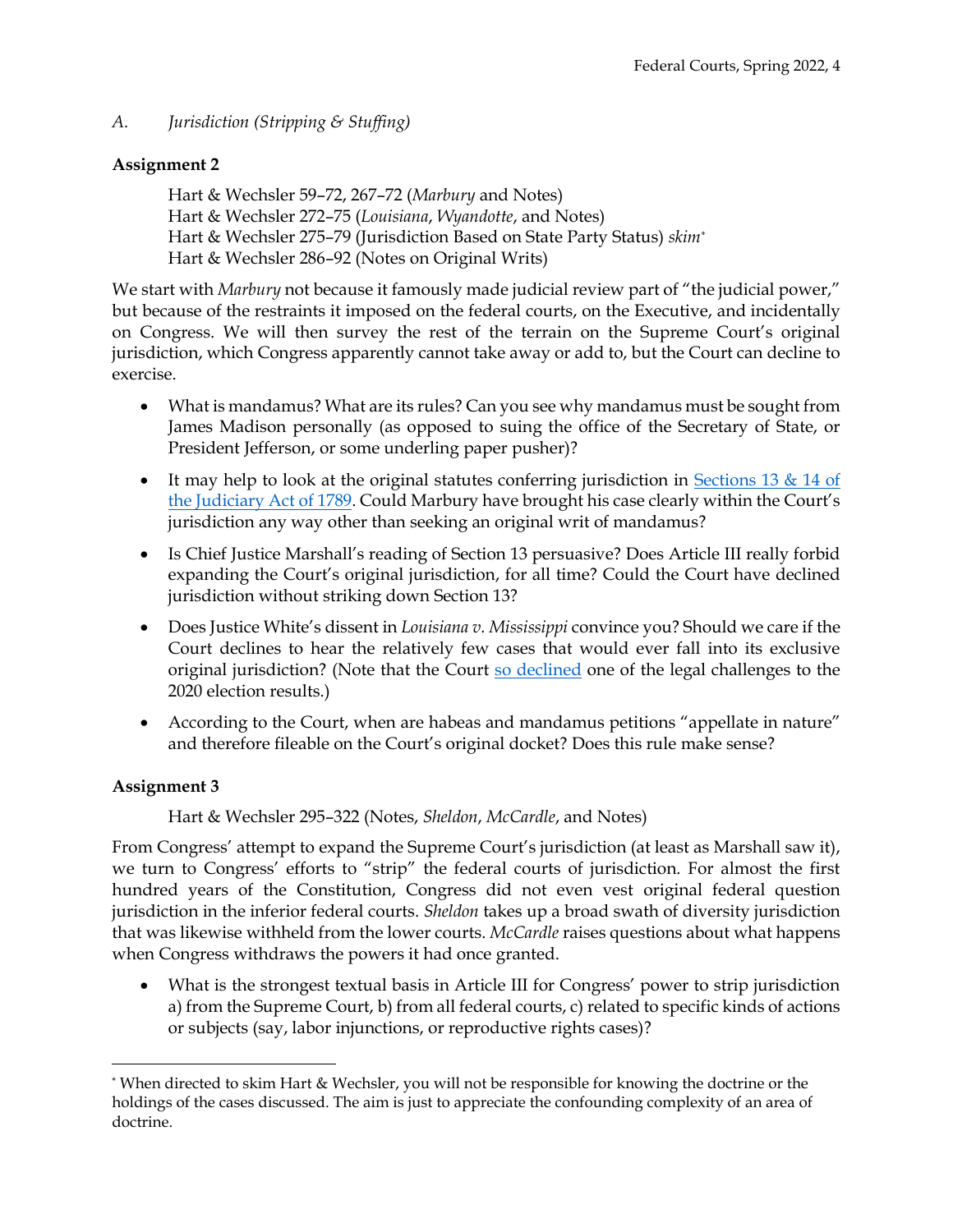- What are the "few specified instances" referenced in *Sheldon* where the "disposal of the judicial power [does not] belong[] to Congress"?
- Should congressional motive matter when assessing the constitutionality of legislation purporting to strip federal courts of jurisdiction over certain claims? If so, how should courts go about assessing motive?
- Do congressional efforts to withdraw *all* federal court jurisdiction over certain claims raise different constitutional issues than congressional withdrawal of Supreme Court *appellate* jurisdiction? Are the constitutional arguments against withdrawal of all federal court jurisdiction stronger or weaker?
- What does Hart's *Dialogue* mean about "read[ing] the *McCardle* case for all it might be worth"?

## **Assignment 4**

*Wayman v. Southard*, 23 U.S. 1 (1825) excerpts *or* description in Funk, "Handmaid of Justice" (on Courseworks) *skim* Hart & Wechsler 326–35 (Notes and *Battaglia*) *United States v. Klein*, 80 U.S. 128 (1871) (on Courseworks) Hart & Wechsler 323–25 (Note on *Klein*) Note on *Bank Markazi* & *Patchak* (on Courseworks)

Congress' power to determine the rules used in federal courts—either of procedure or of substance—appears textually unlimited in the Constitution. We will consider how Congress has exercised that power over time, and the occasions when the Supreme Court has objected to that deployment of power.

- Does *Wayman v. Southard* identify procedural rulemaking power as original or appellate jurisdiction, or something else? Insofar as Congress delegates rulemaking to the Supreme Court, is *Wayman* at odds with *Marbury*?
- What is the problem in *Klein*? If Congress's powers 1) to strip jurisdiction, 2) to define rules of procedure and evidence, and 3) to dictate rules of decision were all plenary, must the offending statute stand? Which if any of these powers does the Court find to be limited?
- Is your articulation of *Klein*'s holding able to explain the division between the majority and dissent?
- What is the difference between *Klein* and *Battaglia*?
- Is it sensible to have different rules depending on whether Congress aims at a) retracting jurisdiction while cases are pending, b) dictating the outcomes in pending cases, or c) constraining the authority of the federal courts to order certain remedies?
- *B. The Administrative Edifice*

## **Assignment 5**

Hart & Wechsler 20–33, 41–47 (Note on the Federal Judicial System) *skim Hart v. Massanari*, 266 F.3d 1155 (9th Cir. 2001) (on Courseworks)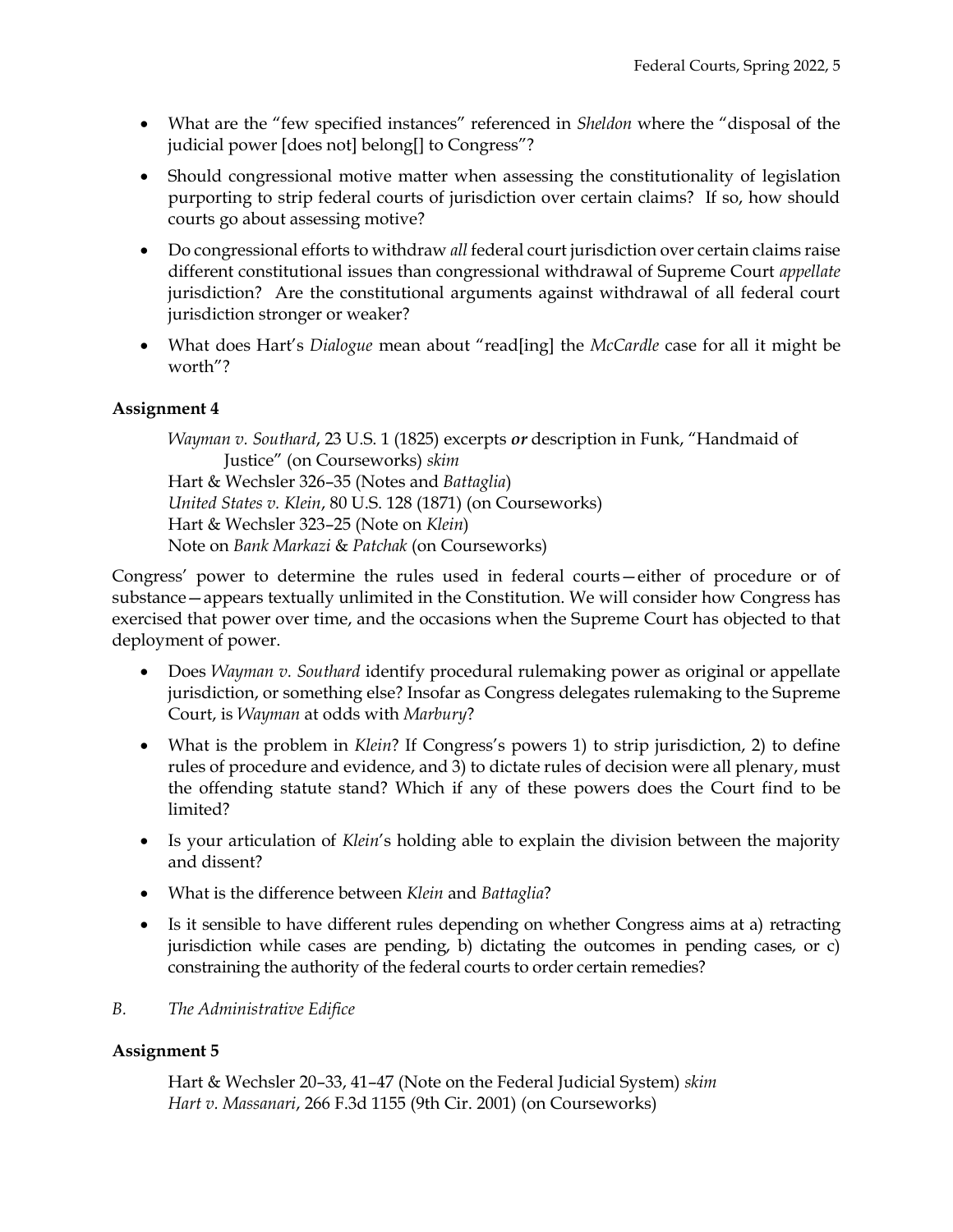### *United States v. Torres-Jaime*, 821 F.3d 577, 586–88 (5th Cir. 2016) (Costa, J., dissenting) (on Courseworks)

We will survey how the federal courts have used their delegated powers to erect a (relatively) massive administrative apparatus in the twentieth century. Despite this nationwide apparatus and the aim for "horizontal uniformity" in procedure under the Federal Rules, there are a wide variety of divergent practices between the federal courts. We will explore one of those divergences by looking at how circuit courts control the use and authority of "unpublished" decisions.

- You are not required to, but for this session you may want to read the [Final Report](https://www.whitehouse.gov/wp-content/uploads/2021/12/SCOTUS-Report-Final.pdf) of the Presidential Commission on the Supreme Court. In any event, what do you want to do about "court packing"? Does the Supreme Court need to be de-politicized, and if so, what's the best way to go about that?
- What do you make of the Judicial Conference's argument that the federal bench must be kept (relatively) small to preserve its elite status? From whence does federal prestige arise—i.e., why do you want to clerk there?
- Why make opinions—the products of these prestigious elites—unpublished? Is anything really unpublished in the digital age?
- The learned author of the *Hart* opinion [resigned in disgrace](https://www.nytimes.com/2017/12/18/us/alex-kozinski-retires.html) rather than face an ethics inquiry over allegations of sexual harassment. What can the federal courts system do administratively about these situations? (For what they can do legally, see *Bivens*, *infra*.)

## *C. Non-Article III Courts*

### **Assignment 6**

Hart & Wechsler 345–63 (*Crowell* and Notes) Hart & Wechsler 390–94 (Note on Magistrate Judges)

We finish our overview of Congress' power by considering "Article I" courts such as the federal bankruptcy bench and judicial magistrates. We want to keep in mind, but will reserve for now, the other big branch of "non-Article III" courts, the state courts. We begin with a case often considered foundational for the modern American administrative bureaucracy, *Crowell v. Benson*. As you read it, think about what is at stake in Congress's order to the courts to defer to Crowell's decision.

- Why is the case "Crowell v. Benson" instead of "Benson v. Knudson" (i.e., do you understand the procedural posture)?
- What is *Crowell*'s definition of a public right? Why isn't this a public rights case?
- All of the *Crowell* justices agree that the case is better resolved by Crowell, an employment commissioner, rather than the federal court for the Southern District of Alabama. Do you agree? What do the justices disagree about?
- Why is employment a "jurisdictional fact" but not drunkenness? Doesn't a finding against Knudson on either ground make him ineligible to recover compensation?
- Is Justice Brandeis correct that Article III puts *no* constraints on the delegation of judicial power? Does the Fifth Amendment provide enough protection?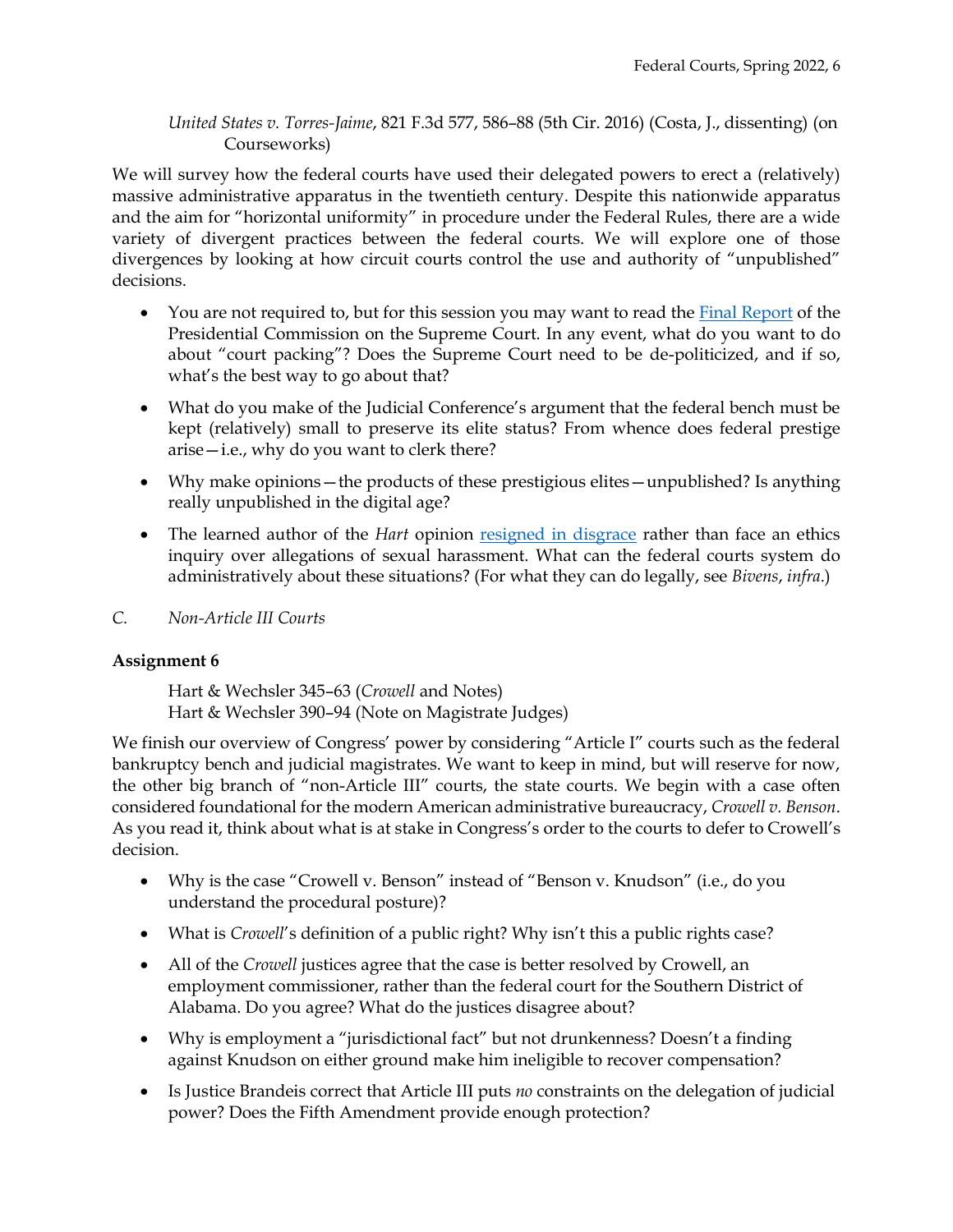• Some decisions by federal magistrates are appealed to the district court, and some to the circuit court. Is there a principled reason for the distinction?

## **Assignment 7**

Hart & Wechsler 34–41 (Note on the Federal Judicial System cont'd) Hart & Wechsler 364–90 (*Stern* and Notes) Note on *Oil States Energy* and *Wellness International* (on Courseworks)

- What is the meaning and role of public rights in the *Schor* and *Stern* analyses?
- In what ways does *Stern* limit party waiver of Article III "protections"? Do those restrictions make sense in the context of *state* courts applying federal law?
- If public rights cases turn on a balancing test, which factor seems to weigh the heaviest for the Court? For you?
- Which institution seems more "independent": bankruptcy judges under the pre-*Northern Pipeline* act, bankruptcy judges today, or Crowell's worker's compensation commission?
- Does *Wellness International*'s inquiry into whether Congress is seeking to "humble" the judiciary run afoul of *McCardle*'s rejection of purposive tests? Have any of the laws considered in this class so far seemed to have that impermissible design?

## **Part II: Justiciability**

### *A. Political Questions*

### **Assignment 8**

Hart & Wechsler 237–57 (*Nixon*, *Zivotofsy*, and Notes) Excerpts from and Notes on *Rucho v. Common Cause* 26–39 (on Courseworks)

So Congress, as we've seen, has erected a somewhat sprawling system of Article III and Article I courts, and has vested judicial power across these courts. In thinking about jurisdiction-stripping and *Klein* problems, we were mostly asking what is essential (the *sine qua non*) of judicial power that cannot be taken away from Article III courts. Now we approach a similar set of problems from the other direction: what kinds of claims are essentially nonreviewable by courts *because* they are courts? What lies beyond the bounds of judicial competence?

- Which prong of the political question doctrine seems to do the most work in these cases: textual commitment or judicially manageable standards? What is the source of the latter prong? Is it a legitimate reason for the courts to refuse jurisdiction?
- What is the difference between 1) finding a challenge raises a political question, and 2) deciding simply to defer to the government's chosen course of action? (Can a *plaintiff* ever win a case on either ground?)
- Is *Nixon* best understood as a political question decision, or a decision on the merits? What about Justice Souter's concurrence?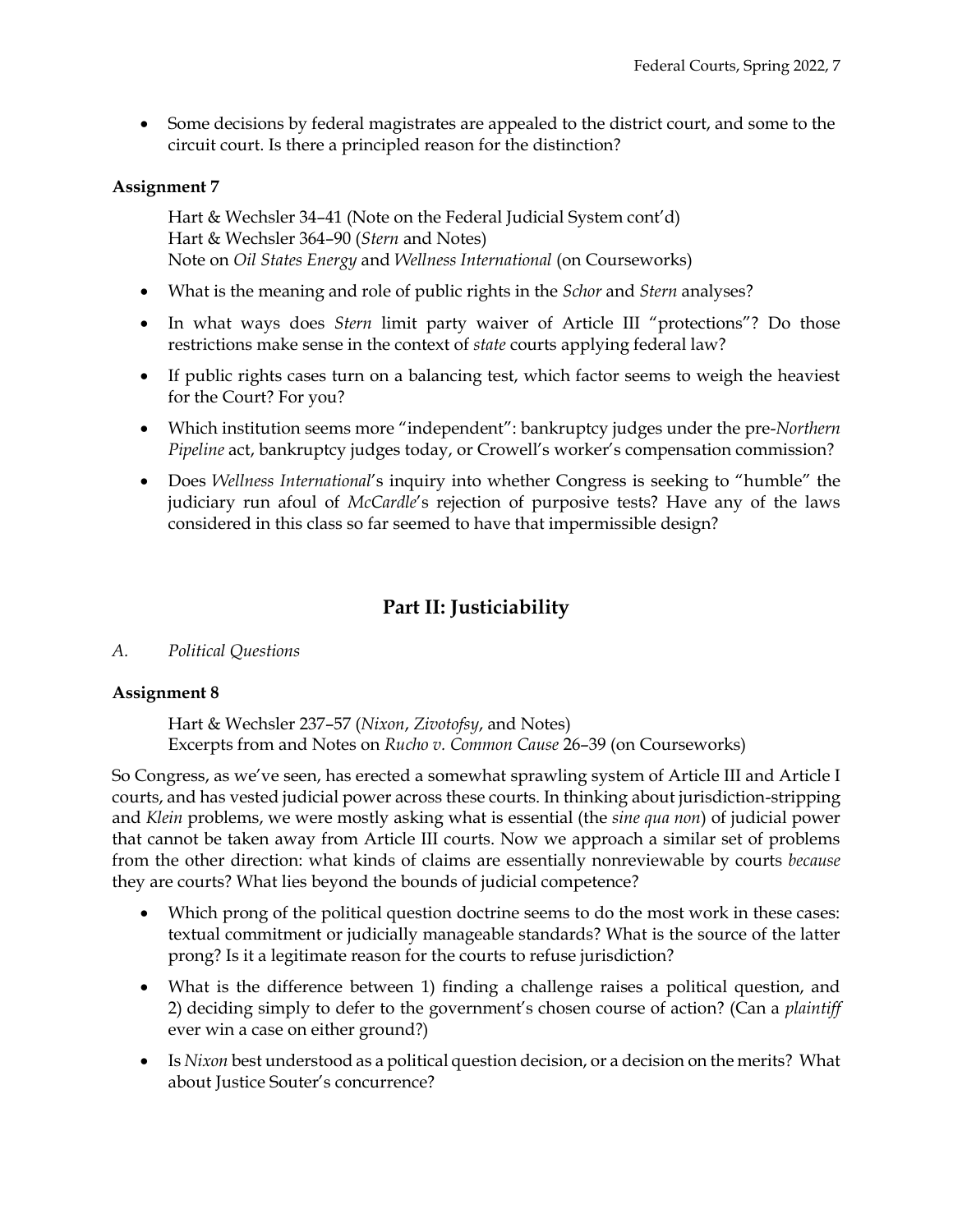• Is any question in *Rucho* more difficult to manage than our common tests for "due process" or "strict scrutiny"? Even if partisan gerrymandering turns out to be judicially manageable, are there good reasons for the federal courts to stay out of this arena?

### *B. Ripeness & Mootness*

### **Assignment 9**

Hart & Wechsler 195–208 (*DeFunis* and Notes) Hart & Wechsler 217–37 (*Abbott Labs*, *O'Shea*, and Notes) MARTHA MILLS, LAWYER, ACTIVIST, JUDGE 305–12, 315–19 (2015) (on Courseworks)

Ideally, it would seem, courts decide *live* controversies. But it takes time to decide controversies, time in which parties might suffer irreparable harm pending adjudication, or time in which the controversy might dissipate before the court can properly weigh in. In these readings, we'll consider the outer boundaries of "live" controversies. To what extent can justiciable claims anticipate harms not-yet-suffered or seek judgment on controversies that have in some sense already ended?

- How much of mootness doctrine is based on Article III and how much on prudential concerns? If Article III, what explains the Court's willingness to entertain claims that are capable of repetition yet evading review?
- What mootness difficulties might arise in a lawsuit against a misdemeanor bail system in which defendants plead to time served and are released after three days in detention? Can you see ways around those difficulties?
- What is the rule derived from reading *Abbott Labs* and *Toilet Goods* together? What is the source of the rule? Would a prudential rule of ripeness be legitimate?
- Can you imagine a remedy for *O'Shea* short of a "federal audit" of all charging and bail decisions in the challenged jurisdiction? Could the plaintiffs have challenged the validity of an actual law, and if they did, would that have helped?
- Does the setting of *O'Shea* change your view of the case? At the time it was decided, municipalities were generally immune from suit in federal court. Should the availability of municipal liability alter the meaning of *O'Shea* today?
- *C. Advisory Opinions*
- *D. Standing*

## **Assignment 10**

Hart & Wechsler 50–58 (Note on Advisory Opinions) Hart & Wechsler 73–76 (The Function of Adjudication) *Holland v. Rosen*, 895 F.3d 272 (3d Cir. 2018) (excerpts on Courseworks) Hart & Wechsler 103–24 (*Allen* and Notes 1–5)

Few doctrines have determined the modern shape of federal court power like the doctrine(s) of standing. Consider over the next three set of readings whether you prefer to see the federal courts confined to resolving the precise dispute before them or whether you imagine a larger role for the courts to pass judgment on important and timely national concerns. For instance, think about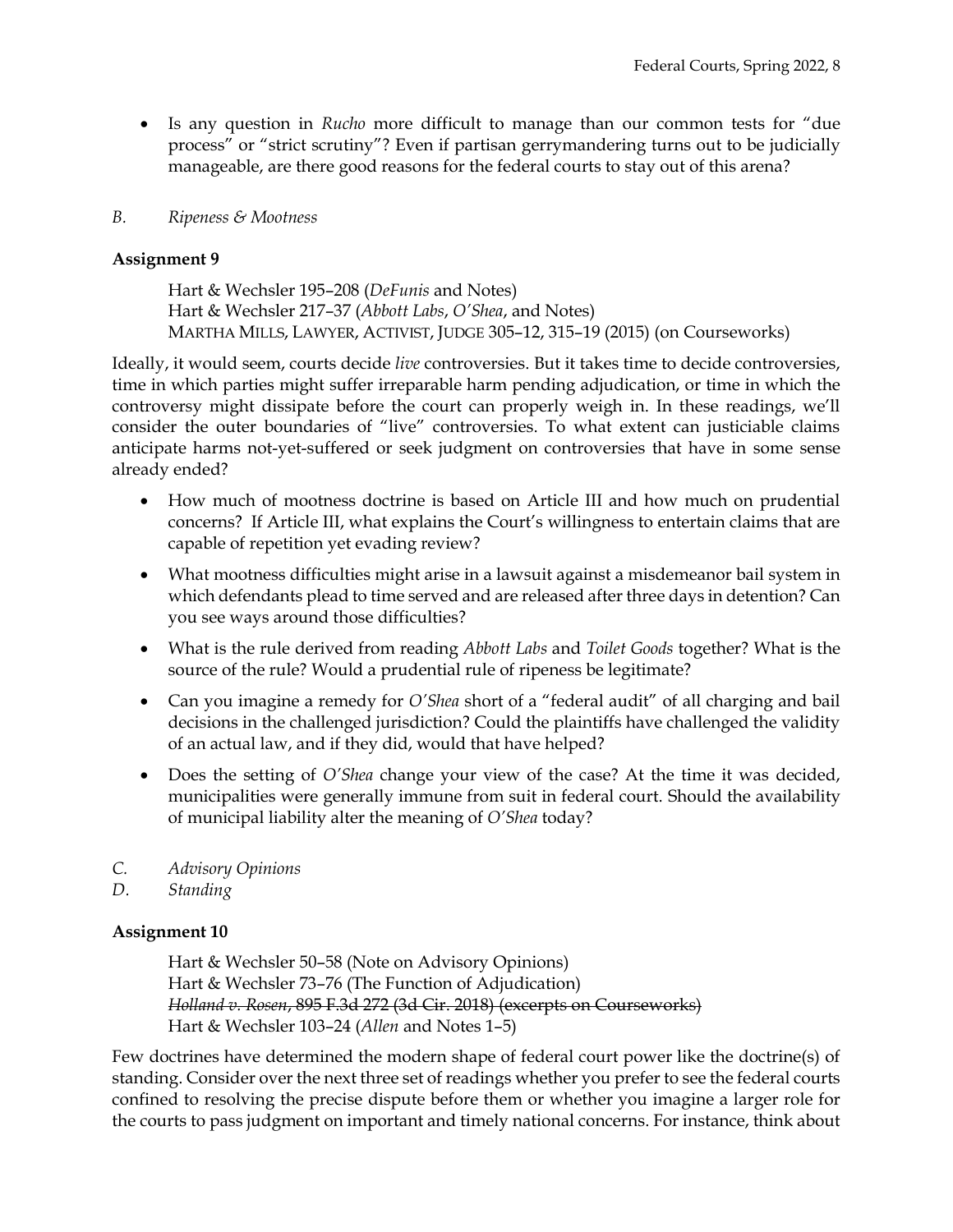the recent so-called "Travel Ban" cases. Do we care *who* brings those claims so long as the courts have a chance to evaluate the constitutionality of a President's order? Or might the identity of the claimant have some ultimate effect on the kinds of remedies the courts can order?

- Why are advisory opinions considered constitutionally problematic? Is *Holland v. Rosen* an advisory opinion? Does it bother you?
- What is the basis for the view that judgments cannot be subject to executive or legislative revision? How far does a prohibition on executive or legislative revision extend?
- What are the core components of standing that, in the Court's view, "derive directly from the Constitution"? Do you see that in the constitutional text? What sort of legal pedigree, if any, should be required to support standing doctrine?
- Should courts be able to reject standing on prudential grounds (i.e., grounds not directly supported by a statute or the Constitution)?

## **Assignment 11**

Hart & Wechsler 132–51 (*Lujan* and Notes) Note on *Spokeo* and *TransUnion* (on Courseworks) *Juliana v. United States*, No. 18-36082 (9th Cir. 2020) (on Courseworks) Note on *Gill* (on Courseworks)

Standing is distinct from both jurisdiction and causes of action, but all three can depend on one another in peculiar ways. As you read *Lujan*, consider whether Congress's power over standing is as broad as its power over jurisdiction and the definition of rights. As you read the recent Ninth Circuit case on standing to bring a climate change litigation, consider whether standing is the proper doctrine to address the court's concerns.

- What are the apparent limits on Congress's power to confer standing after *Lujan*? Given Congress's broad powers over jurisdiction and causes of action, should there be any limits to congressional control over standing?
- How can a court tell from the outset of a litigation whether the alleged harm is ultimately redressable? Does the "judicially manageable standards" prong of the political question doctrine offer any help here?
- What are the apparent limits on Congress's power to recognize new causes of action after *TransUnion*? Does it seem like Congress could amend the FCRA in a way that would entitle Ramirez to recovery under the majority's test?
- Is the problem in *Juliana* the same as in *Allen v. Wright*—courts can redress official *overreach* but not *abdication*? Does our standing test have to be reformulated to redress government inaction?

## **Assignment 12**

Hart & Wechsler 130–32 (Note (3) on legislative standing) Note on *AIRC* (on Courseworks) *Committee on the Judiciary v. McGahn* (D.C. Cir. 2020) (on Courseworks) Hart & Wechsler 279–86 (State and *Parens Patriae* Standing)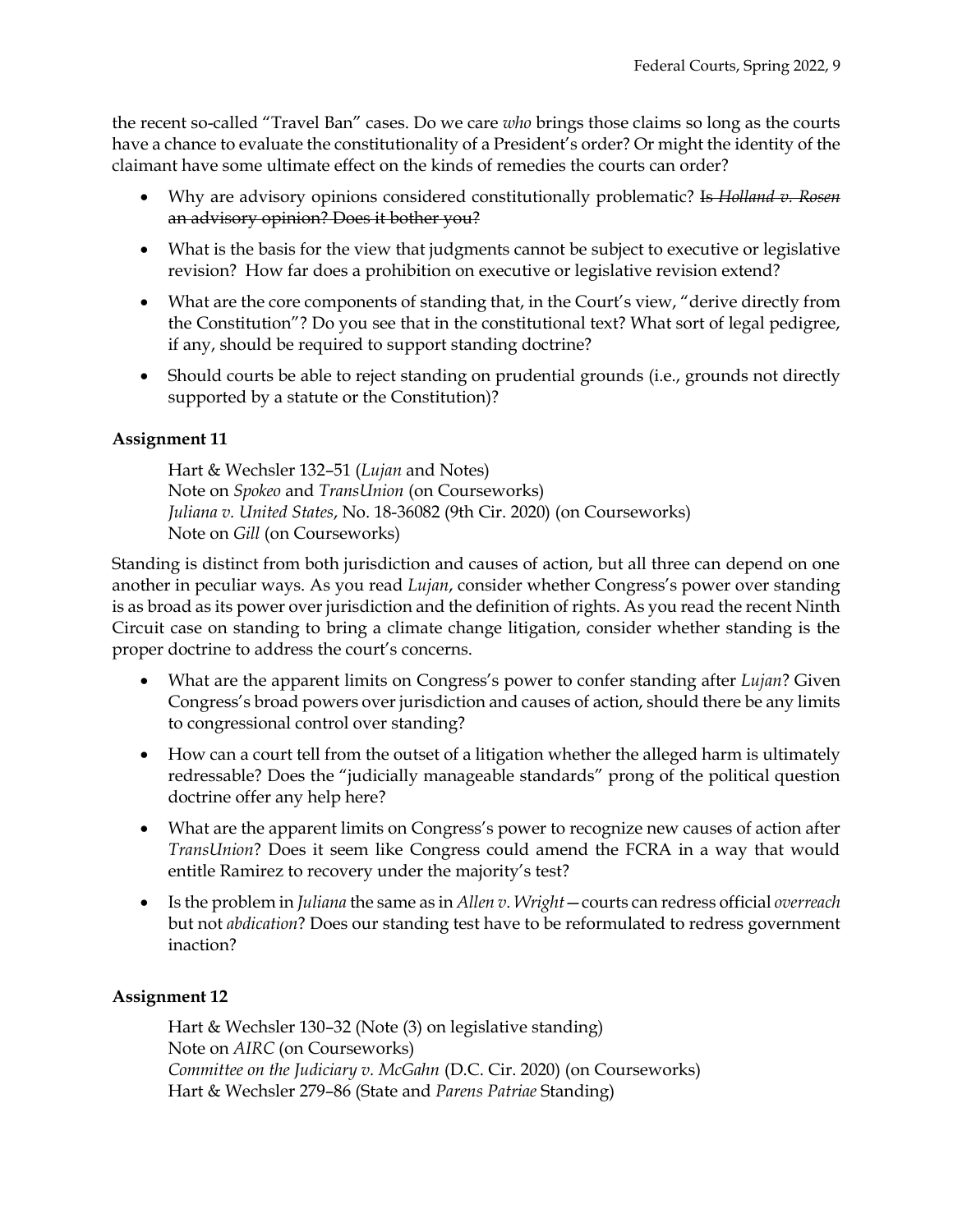- Complaint for Declaratory and Injunctive Relief, California v. Trump (N.D. Cal. Feb. 18, 2019) (on Courseworks), *skim complaint but read 43–53*
- Motion for Leave to File Complaint, Texas v. Pennsylvania (U.S. S.Ct. Dec. 7, 2020) (on Courseworks), *skim motion but read 11–22*
- Ann Woolhandler & Michael G. Collins, *Reining-in State Standing*, 94 N.D. L. REV. 2015 (2019); F. Andrew Hessick, *Quasi-Sovereign Standing*, 94 N.D. L. REV. 1927 (2019) (excerpts on Courseworks), *skim for the flavor of the debate*

Modern standing doctrine arose to address the difficult question of which private parties were the proper ones to sue over government action (or inaction). Now we will reverse the inquiry and consider what issues arise when governments seek to sue. We will consider the distinct but related problems of legislative standing and state standing to challenge federal or inter-branch actions.

- What are the characteristics of a generalized grievance? Won't legislators or states suing in their representative capacity always be asserting generalized grievances?
- Is the House Judiciary Committee running to the federal courts because it otherwise lacks the votes to enforce its subpoena through congressional action? How, if at all, should the courts take that into consideration in their standing analysis?
- What is New Jersey's interest (and injury) in the proposed border wall? Do you think that suffices? If it does, can there be any limit to state standing to challenge federal actions?
- Who is the best plaintiff to challenge the executive's alleged entrenchment on the House's appropriation's power? How should the law of standing take account of a betterpositioned litigant?
- Texas did not join the complaint against the border wall. Should it be able to intervene on the executive's behalf? Does its motion in the election fraud case raise any colorable argument for standing?
- Does robust state standing seem to move us fully into the "law declaration model" of federal court adjudication? Do you prefer the law declaration model here? Does it depend on which party controls the Executive?

# **Part III: Federal Court Jurisdiction**

- *A. Federal Question Jurisdiction*
- *B. Diversity Jurisdiction*

## **Assignment 13**

Hart & Wechsler 779–806 (*Osborn*, *Lincoln Mills*, and Notes) Hart & Wechsler 825–37 (*Grable* and Notes) Hart & Wechsler 410–11 (Note on *Tidewater*) 28 U.S.C. §§ 1331, 1332, 1367

We now have some sense of what federal courts ought to be doing, what they ought not to be doing, and, perhaps, what they're generally good at. Let's start suing people! To do that, we have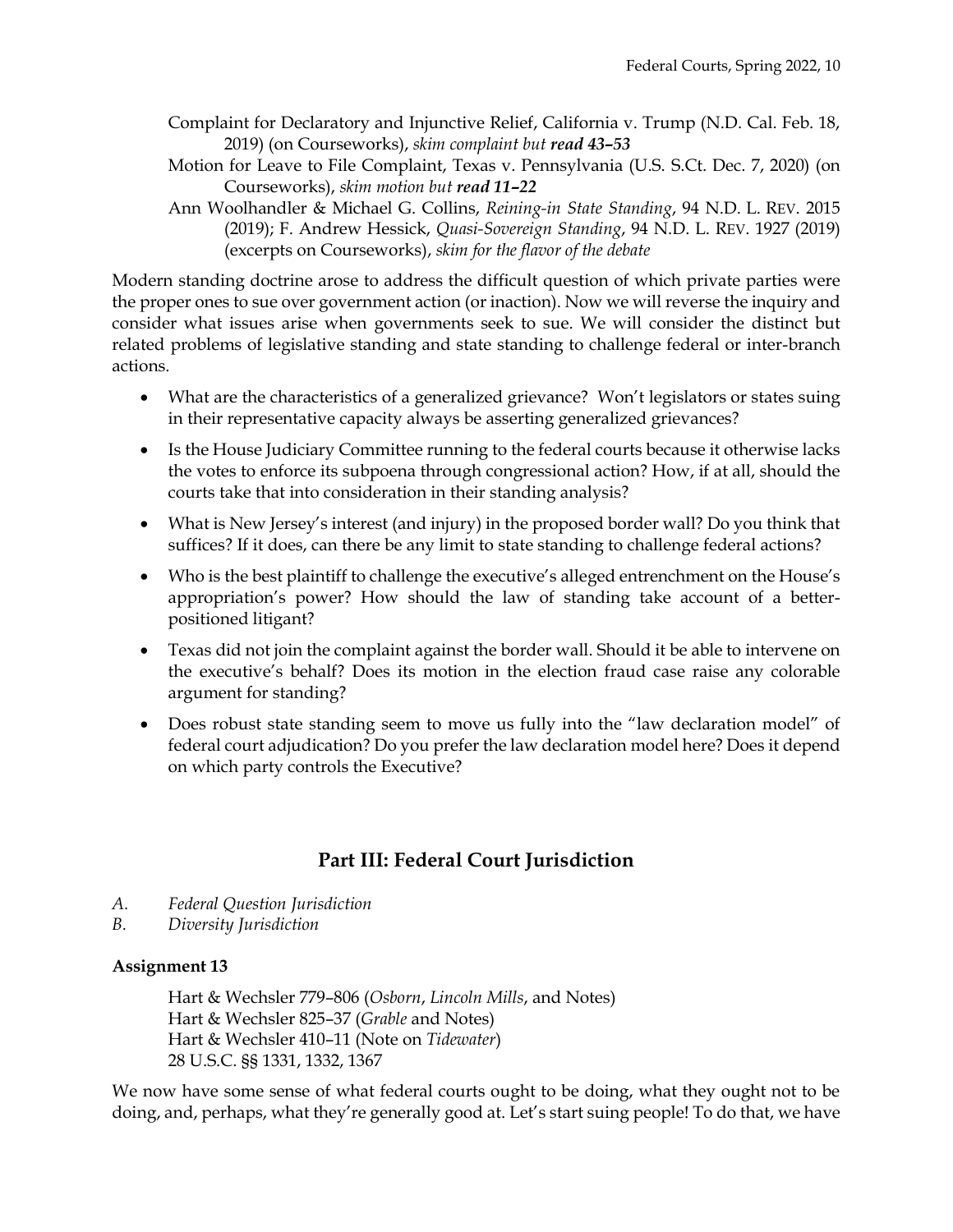to invoke the federal court's jurisdiction. There are a number of ways to do that (don't forget about admiralty—it's in the Constitution too), but the two main heads of federal jurisdiction involve questions arising under federal law, and diversity jurisdiction. We will focus on the former in this course.

- Why does "arising under" mean different things in Article III and § 1331?
- What is *Osborn*'s constitutional test for arising under jurisdiction? Do you see *Lincoln Mills* and *Verlinden* as straightforward applications of *Osborn* or problematic extensions? Could Congress bring all state litigation into the federal courts with a barebones federal statute?
- What is protective jurisdiction? Does it represent a plausible and preferable justification for the results in these cases?
- What is the *Tidewater* problem? (Hint: Think back to the *Klein* problem.)
- *C. Removal Jurisdiction*
- *D. Appellate & Interlocutory Jurisdiction*

## **Assignment 14**

Hart & Wechsler 423–26 (*Davis* and Notes)

*International Energy Ventures Management v. United Energy Group* (5th Cir. 2016) (excerpts on Courseworks)

*Digital Equipment Corp. v. Desktop Direct, Inc.*, 511 U.S. 863 (1994) (on Courseworks) 28 U.S.C. §§ 1291, 1292(a)–(b), 1441(a)–(b), 1442, 1443, 1446(a)–(b), 1447

Our next set of jurisdictional statutes operate to divest one court of jurisdiction in favor of another. In removal, a state court's jurisdiction ceases in favor of federal district court litigation. On appeal—whether final or interlocutory—the district court's jurisdiction vanishes while the circuit court takes over. In general, both sets of statutes operate to protect adjudication in the district courts. Is that as it should be? Why overrule a plaintiff's choice to proceed in state court on federal claims?

- Do you agree that *Davis* doesn't abridge state sovereignty? Could Congress by statute allow removal in every criminal case that involves a federal-law defense (Fourth Amendment, Fifth Amendment, etc.)? Is that what § 1443 essentially does?
- Consider the rules that 1) removal jurisdiction is determined entirely upon the removed complaint, and 2) once a federal court obtains jurisdiction it does not relinquish it because of a subsequent change in party status. Do these rules create a difficulty for applying federal pleading standards as the Fifth Circuit does in *Int'l Energy Ventures*?
- What are the unwritten grounds for interlocutory appeals? Why should there be unwritten grounds at all when Congress knows how to write exceptions into the statute?
- What is the "safety valve" that Justice Souter says should quiet our "dismay" about the rule in *Digital Equipment*? Are you sufficiently undismayed?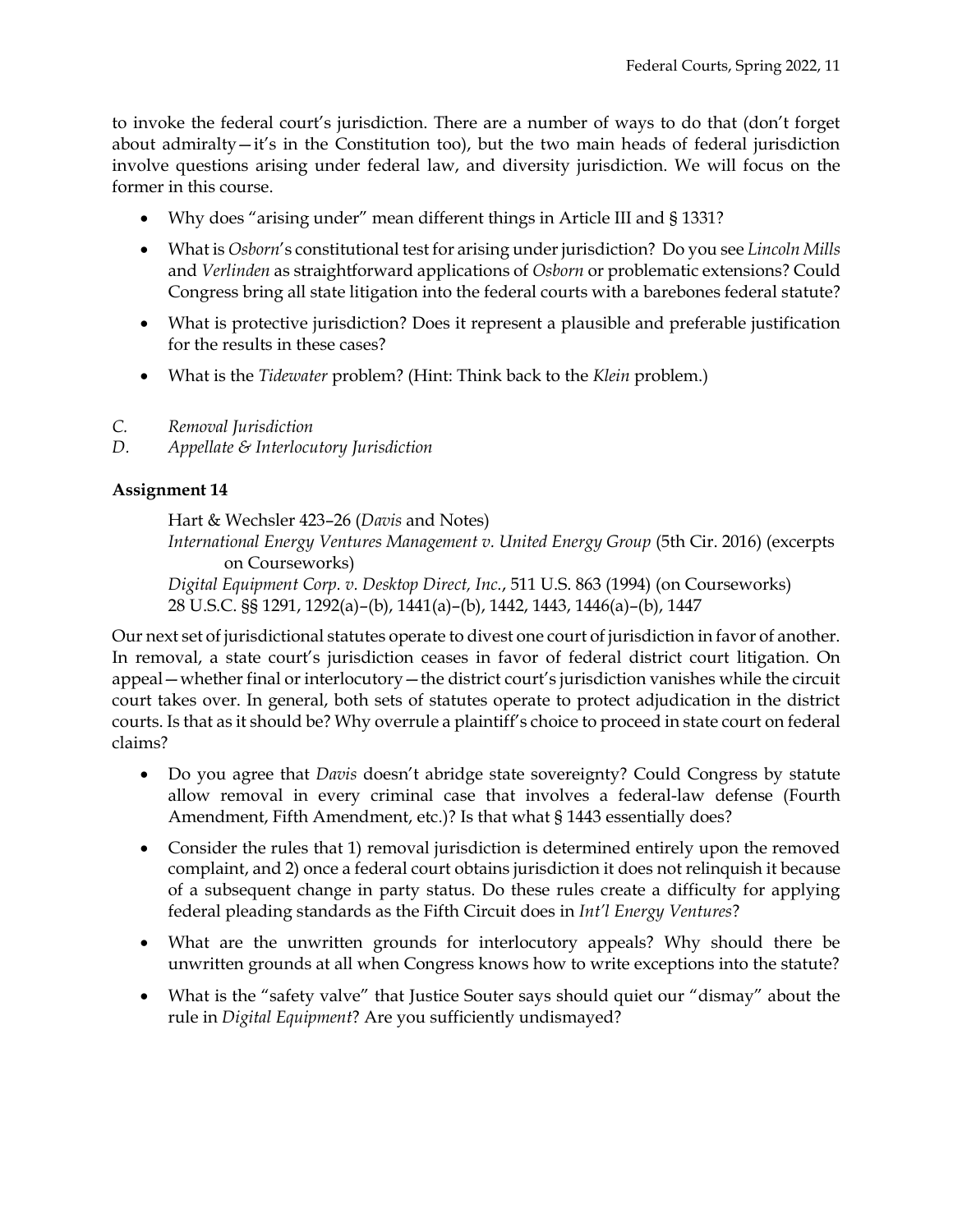# **Part IV: Federal Remedies**

## *A. Implied Actions*

## **Assignment 15**

Hart & Wechsler 762–77 (*Bivens* and Notes) *Hernandez v. Mesa*, No. 17-1678 (Feb. 25, 2020) (on Courseworks) *skim* Hart & Wechsler 723–47 (*Cannon*, *Sandoval*, and Notes) *skim Cannon*

Most of the material that follows arises under the federal question side of the courts' jurisdiction. Now that we seemingly have so many federal statutory and constitutional rights, how do the courts go about vindicating them? First we consider when and whether Congress has to explicitly allow for private actions. Is the text of the Constitution or the existence of a statutory regime alone enough to empower courts to remedy their violation?

- Should Congress's creation of a cause of action against state officers in § 1983 give us any guidance on the propriety of inferring causes of action against federal officers under *Bivens*?
- What is the government's defense in *Bivens*? How would the government's proposal differ from a decision to recognize a constitutional cause of action?
- What do you think the world of officer suits looked like before *Bivens*? Would that be the world we return to if the concurring *Hernandez* justices succeed in overturning *Bivens*?
- When it comes to implied actions, does it matter whether the default rule favors or abhors implication, so long as there *is* a default rule?
- *B. Section 1983*

## **Assignment 16**

42 U.S.C. § 1983 Hart & Wechsler 986–1009 (*Monroe*, *Monell* and Notes) *Harris v. City of Austin*, Civil No. 15-956, 2016 WL 1070863 (W.D. Tex., Mar. 16, 2016). *Woods v. City of Michigan City, Ind.*, 940 F.2d 275 (7th Cir. 1991)

Whether or not you're optimistic about the trend in implied actions, since 1871 the leading vehicle for litigating constitutional rights has been Congress' statutory authorization of private suits against *state* actors in a provision now codified at 42 U.S.C. § 1983. Every word of the statute is important. We'll begin by focusing on *person* and *color of . . . law*. How far do those terms reach?

- What is the effect of *Monell*'s rejection of respondeat superior liability under § 1983? Does its acceptance of suits based on municipal policy or custom provide a realistic basis for municipal liability? Would different indemnification rules for officers affect your answer?
- Does the *Harris v. City of Austin* decision seem right under *Monell*? If the next county over sets policy through a board of judges, should the result come out differently?
- Why does it seem so important to parse the local vs. state actor distinction? How does *Woods* end? Is there any other way it could have ended, given the finding that the judges were state actors?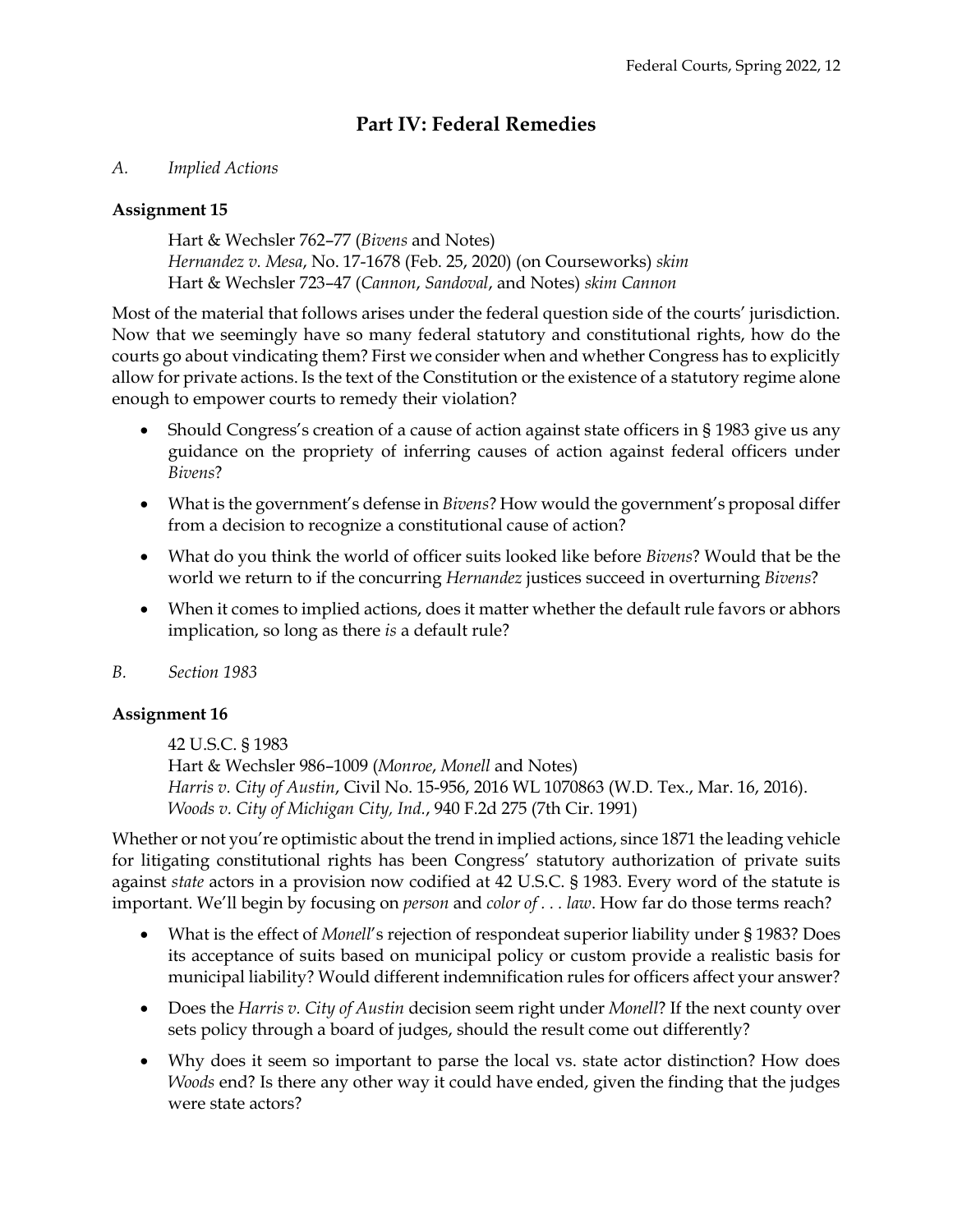### *C. Universal Remedies*

### **Assignment 17**

Hart & Wechsler 184–95 (Facial Challenges and Overbreadth) Hart & Wechsler 168–74 (*Yazoo* and Notes) Note on *Whole Women's Health* (on Courseworks) *Trump v. Hawaii*, No. 17-965 (S.Ct. 2018) (Thomas, J., concurring) (on Courseworks) *Louisiana v. Becerra*, 20 F.4th 260 (5th Cir. 2021) (slip op. on Courseworks)

Whether facing challenges based on statutory causes of action or direct actions under the Constitution, federal courts are increasingly facing pressure to limit the scope of their relief. In some ways, this pressure dates back to the early days of the republic, in the form of "facial" challenges to unconstitutional statutes. Facial challenges continue to bedevil the courts, as do the rising problems of administering so-called nationwide injunctions.

- What assumptions underlie the Court's rejection of the challenge in *Yazoo*?
- Can you discern a consistent logic in the Court's recent jurisprudence on facial challenges?
- What is the difference between 1) challenging a municipal bail schedule as facially unconstitutional, or 2) bringing an as-applied challenge through a class action on behalf of all criminal defendants in a municipality against the imposition of bail prescheduled by the charge?
- Does Justice Thomas persuade you that national injunctions are "historically dubious"? Does the historical pedigree of a remedy matter to you?
- Is the problem with national injunctions that they permit end runs around other procedural rules, like class aggregation, preclusion, and facial challenges? If so, can these problems be solved procedurally without barring the injunction outright?
- If national/universal injunctions are permissible, do you think it is also permissible for Congress to strip the courts of the power to award them? What about channeling them all through the D.C. district and appellate courts?

## *D. Declaratory Judgments*

## **Assignment 18** (prepare for March 31, 2022)

28 U.S.C. §§ 2201–2202 Hart & Wechsler 837–49 (Declaratory Judgment Act, *Skelly Oil*, and Notes) *Pulliam v. Allen*, 466 U.S. 522 (1984) (on Courseworks) 42 U.S.C. § 1988

In 1934, the same year the Supreme Court was authorized to draft the Federal Rules of Civil Procedure, Congress created a new remedy for the federal courts: declaratory relief. Look closely at § 2201: What does it apparently mean for "a case of actual controversy" to be "within [a court's] jurisdiction"? What does it mean for declaratory relief to be available "whether or not further relief is or could be sought"? We'll consider how the Supreme Court has limited the reach of the Declaratory Judgment Act before returning again to § 1983, the last lines of which were amended by Congress in 1996 in response to the *Pulliam* decision. Read *Pulliam* carefully—in what ways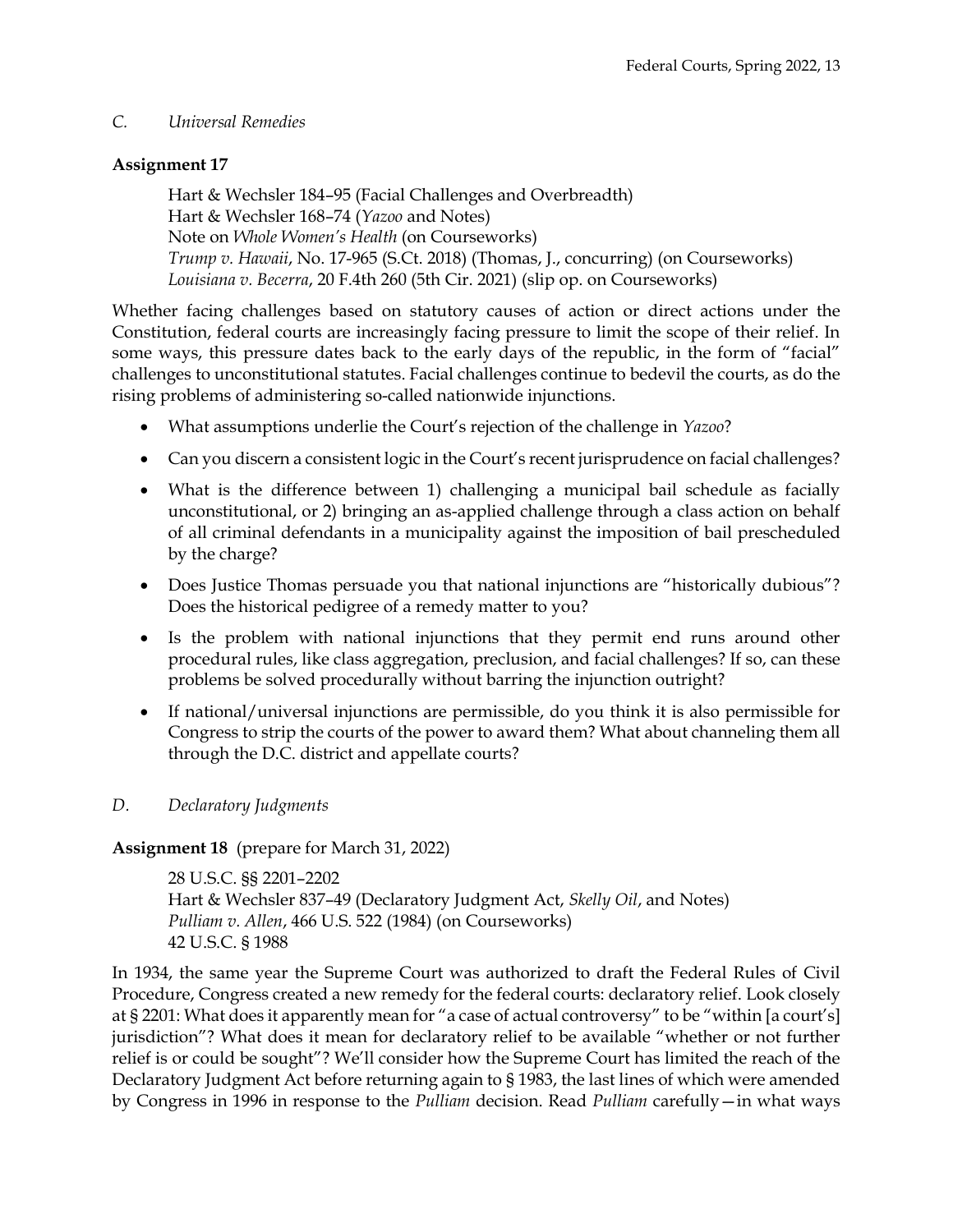has the 1996 amendment overruled it? In light of *Skelly Oil* and the statutory amendment, does it seem possible to sue Texas judges to restrain them from hearing bounty claims under SB 8?

- What is the purported federal question in *Skelly Oil*? Why isn't there any way to get § 1331 jurisdiction?
- Given *Skelly Oil*'s federal jurisdiction requirements, is it okay for federal courts to decline jurisdiction over declaratory actions?
- If judges are not immune to injunctive relief, how does the *Pulliam* Court explain the scarcity of injunctions against judges historically? How does it justify present-day injunctions against judges?
- It is universally understood that Congress intended to overrule *Pulliam* in the Federal Courts Improvement Act of 1996. Does the text of § 1983 and § 1988 as amended seem at odds with that intention?
- What do you think § 1983 means by declaratory relief being "unavailable"?

### *E. Habeas Corpus*

### **Assignment 19** (lecture only)

28 U.SC. §§ 2241, 2251 *The Procedural Aspects of "The Airport Cases,"* JOSH BLACKMAN'S BLOG, Jan. 29, 2017 *Arana v. Barr*, 451 F.Supp.3d 271 (S.D.N.Y. 2020) (on Courseworks) 28 U.S.C. §§ 2254–2255 Hart & Wechsler 1193–98 (Introductory Notes on Habeas (1)–(6)) Hart & Wechsler 1323–35 (*Daniels*, *Noia*, and *Wainwright*)

We will briefly consider one of the more significant (and complicated) federal court remedies: habeas corpus. Given the many restrictions on habeas, we especially want to ask again: what are federal courts good for in this domain? Is there any reason to think they are better (or worse) equipped to remedy federal abuses (as in the Airport Cases) than state abuses (as in the coerced confessions of *Fay v. Noia*)? Should courts be more solicitous of executive (or "regulatory") detention cases over postconviction review?Are you surprised that emergency filings in the Airport Cases and the covid detention case resulted in remedial orders? Do you see how the courts got there despite AEDPA?

### **Assignment 20 (Friday Session)**

28 U.S.C. § 1738 Hart & Wechsler 1377–1404 (*McCurry*, *Heck*, and Notes)

This isn't an advanced civil procedure course, so we will not linger over detailed questions of preclusion. But in many ways, federal remedies directed against decision making process by state courts (or by federal agencies) are just one giant preclusion problem. To what extent should the virtue of finality ever be a bar to federal remedies? The other major question these cases present and why we consider them here—is how federal remedies are supposed to interact. Are habeas and § 1983 remedies interchangeable? Should they be?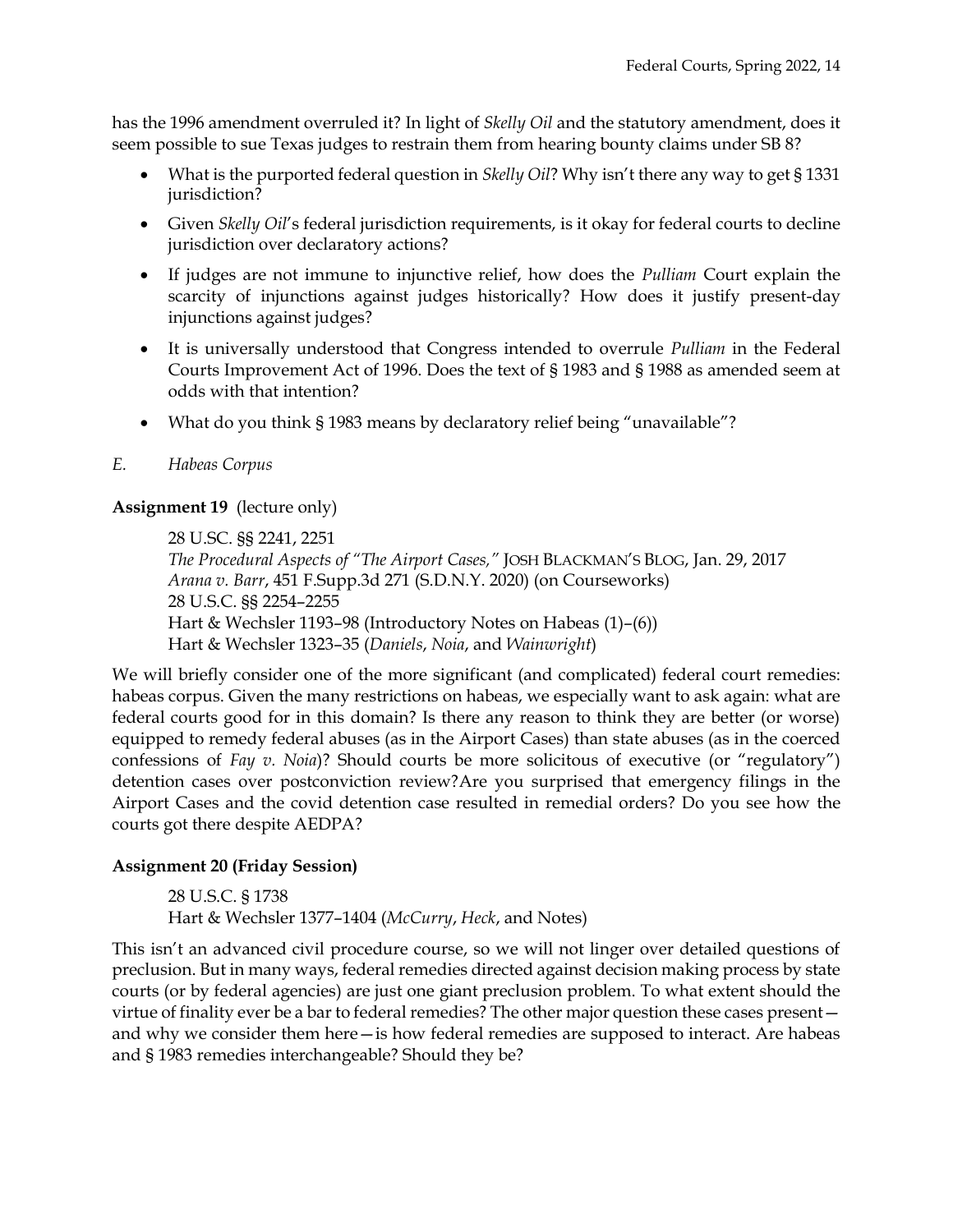- The *McCurry* majority argues the legislative history of § 1983 is inconclusive on the question of full faith and credit of state judgments in federal courts. How does the dissent respond? Does the history seem inconclusive?
- The *McCurry* dissent suggests litigants should take a procedural default in order to preserve their choice of forum in a § 1983 action. Is that the same argument as the "sandbagging" critique in *Sykes*? Do you evaluate it differently in this context?
- What is the rule announced in *Preiser*? How far does *Preiser* extend? How far should it extend? Since habeas can be pursued as a class action, should systemic bail challenges be brought under habeas review? What difference would that make?
- Without *Heck*, is the *Preiser* rule too easy to subvert? How does *Heck* address the apparent end-run around *Preiser*?
- What would be the best justification if a district court ordered release from pretrial detention under § 1983? A) *Preiser* should not apply pretrial; B) *Preiser* should not bar a systemic class action; C) *Preiser* is prudential, not jurisdictional; (D) *Preiser* is satisfied if the court could "recharacterize" the case as habeas and reach the same relief.

# **V. State Officers and State Courts in the Federal System**

*A. Sovereign Immunity*

## **Assignment 21**

Hart & Wechsler 908–22 (*Hans* and Notes) Hart & Wechsler 940–67 (*Seminole Tribe* and Notes) *PennEast Pipeline v. New Jersey*, 141 S.Ct. 2244 (2021) (excerpts on Courseworks) *skim*

For the remainder of our time we will consider the special solicitude federal courts bear towards state law, state courts, and state officers (and the deference states owe to federal law in turn). We begin with state sovereign immunity, a peculiar doctrine that arises from but is not explicitly required by the Eleventh Amendment. *Seminole Tribe* explores sovereign immunity and helps us remember at the outset that there is a whole world of alternative legalities out there that are neither state nor federal jurisdictions. Should native tribes be treated more like states or foreign sovereigns in the federal courts?

- Should the sovereign immunity of the United States be meaningfully different from state sovereign immunity?
- What is Eleventh Amendment immunity and what does it have to do with the Eleventh Amendment?
- What is the scope of Eleventh Amendment immunity after *Seminole Tribe*? Do you see a lurking *Klein* problem here?
- How was PennEast, a private oil and gas company, able to pierce New Jersey's sovereign immunity? How does this theory differ in practice from Congress's abrogation power?
- *B. Official Immunity*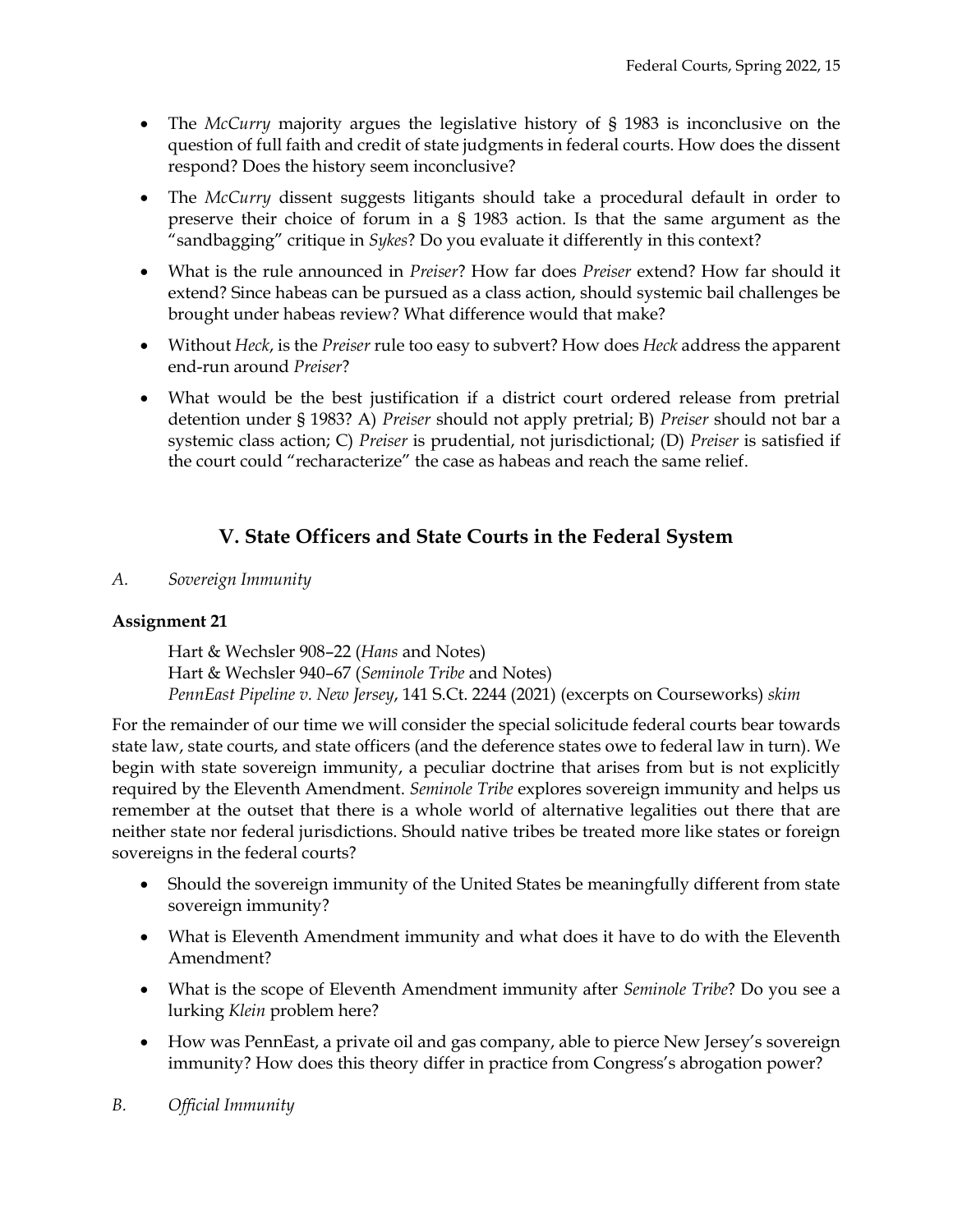## **Assignment 22**

Hart & Wechsler 922–38 (*Ex Parte Young*, *Pennhurst*, and Notes) Hart & Wechsler 1038–60 (Notes on Official Immunity)

Sovereign immunity is a pretty stern bar against damages, but easily avoided by a transparent fiction when it comes to prospective relief. Since that fiction relies on suing state officers rather than the state itself, officer immunity becomes the real game in federal litigation. Numerous commentators (and justices) are ready to scale back officer immunity. Should they?

- Why is Young proceeding "ex parte"? Do you understand the procedural posture for how this case arrived so expeditiously at the Supreme Court?
- What is the cause of action and how is there federal court jurisdiction in the suit underlying *Young*?
- Is *Young* a fiction? How does *Pennhurst* support the fictional reading of *Young*?
- Why should public officers have immunity, when other individuals (e.g., corporate executives, public interest groups outside the government) suffer "undue interference with their duties" and "potentially disabling threats of liability"?
- How far should legislative immunity extend? To Congress alone? To state legislatures? To local legislatures? If the latter, do we run into a problem in applying *Monell*?
- *C. Abstention*

### **Assignment 23**

28 U.S.C. § 2283 Hart & Wechsler 1073–78 (*Mitchum*) Hart & Wechsler 1090–93 (Notes on Tax Injunction Act) Hart & Wechsler 1101–27 (*Pullman*, *Burford*, *Thibodaux*, and Notes)

The Court is fond of saying that "jurisdiction existing, a federal court's obligation to hear and decide a case is virtually unflagging." Section 1983's causes of action mean that jurisdiction to hear claims that state officers and state courts are violating federal law almost always exists. Nevertheless the Court has tried to account for the traditional limitations of federal equity to award extraordinary relief by "abstaining" from hearing claims squarely within its jurisdiction in certain classes of cases. In this and the next assignment we investigate those classifications and the broader consequences of withholding federal court relief.

- What are the purposes of the Anti-Injunction Act? What is the difference between a federal court enjoining a state court from doing something (generally barred by the Act) and a federal court enjoining a state executive official from doing something (generally permitted)?
- Are you persuaded by *Mitchum's* conclusion that § 1983 expressly authorizes federal courts to enjoin state court proceedings? Look back at *McCurry* (and its author!)—why does the logic and the historical reasoning seem so different?
- Did the Texas Railroad Commission violate the Constitution? Should the Court's analysis be different if the answer is clearly "yes"?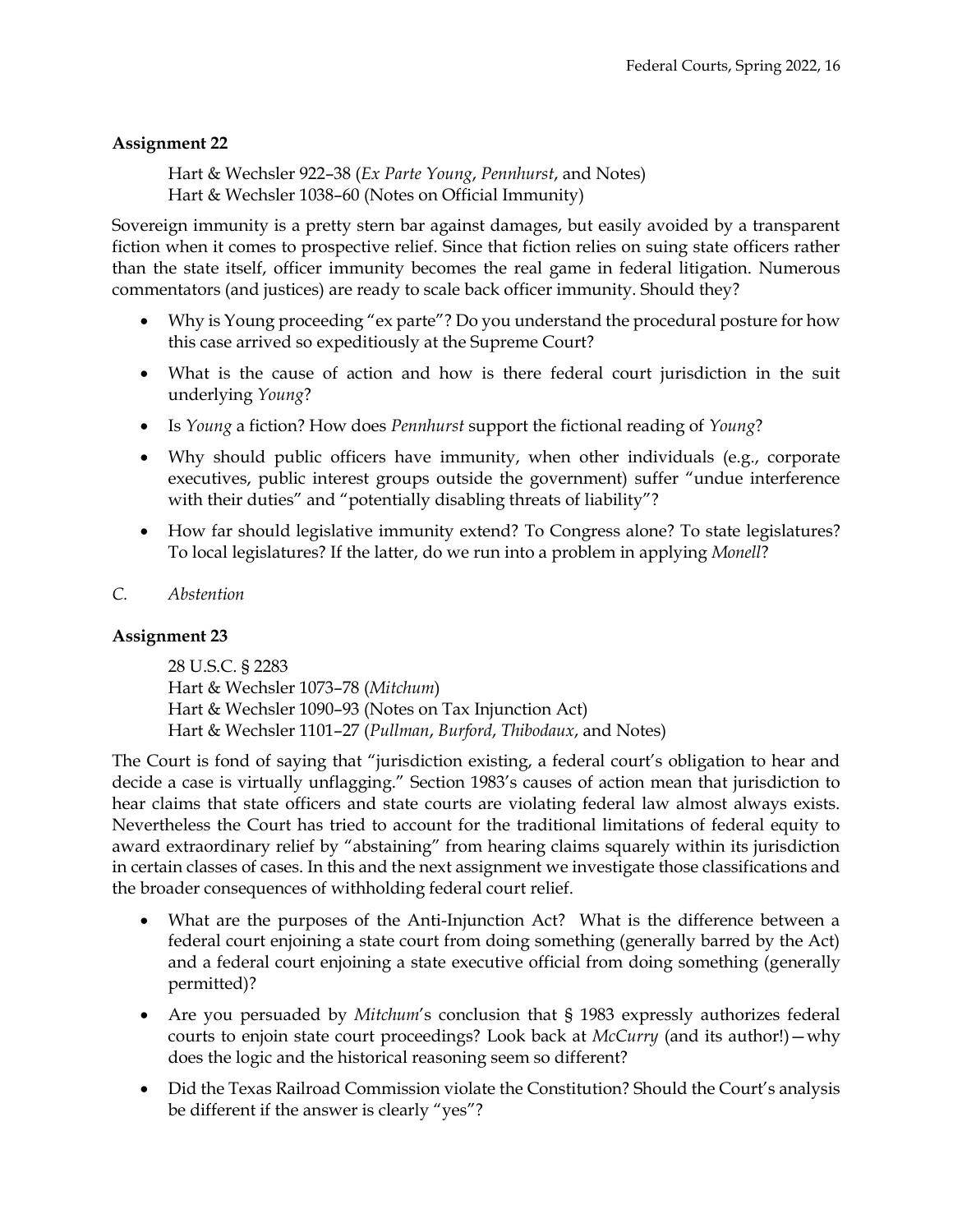- What should a federal court do if the state-law question is easy? Will a federal court always know what is an "easy" question under state law? Do you think *Pullman* presented a hard question of state law?
- Should federal courts have the power to run toward or away from particular types of questions, depending on those questions' perceived difficulty?
- Note that Justice Frankfurter writes an opinion in *Pullman, Southern Railway, Burford, Thibodaux*, and *Mashuda*. Can you discern the through-lines of his abstention jurisprudence?

### **Assignment 24**

Hart & Wechsler 1127–39 (*Younger* and Note (1)) *Wallace v. Kern*, 520 F.2d 520 (2d Cir. 1975) Hart & Wechsler 1165–70 (Notes (1)–(2) on Extensions of *Younger*) Fred O. Smith, Jr., *Abstention in the Time of Ferguson*, 131 HARV. L. REV. 2283, 2327–51 (2018) *skim the rest* Monica Bell, *Hidden Laws of the Time of Ferguson*, 132 HARV. L. REV. F. 1 (2018)

Traditionally, a court of equity restrained *civil*, not *criminal* proceedings. After *Ex parte Young* recognized the power of federal courts to restrain enforcement actions of a state attorney general, is there any way to abide by this traditional limitation? The Court's attempt to do so is encapsulated in the *Younger* line of abstention cases. Professor Smith and Bell's exchange is worth reading in full, but if time is short, focus on the assigned pages.

- Why is only Harris a proper plaintiff? Why not Dan, Hirsch, and Broslawsky?
- What does Our Federalism have to do with the First Amendment, and shouldn't federal courts stop state prosecutions that are unconstitutional?
- Why doesn't Younger rely on the Anti-Injunction Act?
- Does it make sense to conclude that Our Federalism generally bars federal courts from enjoining state criminal proceedings but permits Congress to provide for the removal of state law criminal prosecutions from state to federal court?
- What, if anything, does *Sprint* suggest about the current status of Younger and *Burford* abstention? Can *Wallace* remain good law?
- Whom do you favor in the Smith-Bell exchange? Is it worth working within the *Younger*  doctrine or must the game be played at a higher socio-cultural level?
- *D. Federal Law in State Courts*

### **Assignment 25**

Hart & Wechsler 412–22 (*Tafflin*, and Note on *Tafflin* and Congressional Exclusion) Hart & Wechsler 437–49 (*Testa* and Note on Obligation of State Courts, including *Haywood*)

Hart & Wechsler 449–54, 457–60 (*Dice* & Note on Substance and Procedure in the Enforcement of Federal Rights of Action in State Courts (1)–(3), (7)–(8))